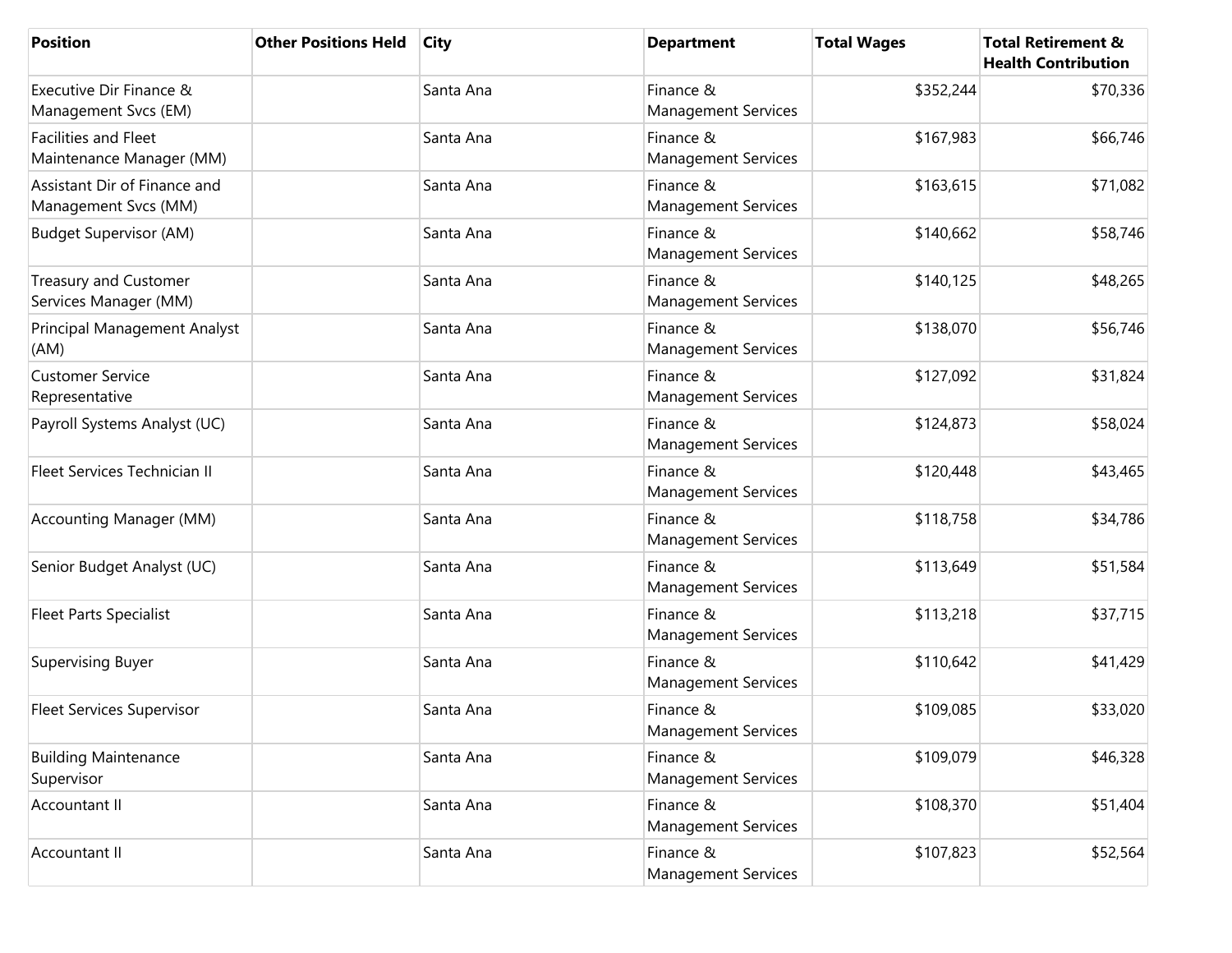| <b>Fleet Services Supervisor</b>          | Santa Ana | Finance &<br><b>Management Services</b> | \$107,048 | \$31,655 |
|-------------------------------------------|-----------|-----------------------------------------|-----------|----------|
| Accountant II                             | Santa Ana | Finance &<br><b>Management Services</b> | \$105,153 | \$52,723 |
| <b>Fleet Services Technician III</b>      | Santa Ana | Finance &<br><b>Management Services</b> | \$105,062 | \$29,533 |
| Management Analyst (UC)                   | Santa Ana | Finance &<br><b>Management Services</b> | \$99,641  | \$45,993 |
| Senior Accountant                         | Santa Ana | Finance &<br><b>Management Services</b> | \$99,516  | \$15,163 |
| Senior Accountant                         | Santa Ana | Finance &<br><b>Management Services</b> | \$97,843  | \$39,220 |
| <b>Treasury Services Supervisor</b>       | Santa Ana | Finance &<br><b>Management Services</b> | \$96,534  | \$49,167 |
| Fleet Services Technician III             | Santa Ana | Finance &<br><b>Management Services</b> | \$96,141  | \$50,412 |
| Meter Reader Collector                    | Santa Ana | Finance &<br><b>Management Services</b> | \$95,884  | \$41,429 |
| Buyer                                     | Santa Ana | Finance &<br><b>Management Services</b> | \$95,178  | \$45,738 |
| <b>Building Maintenance</b><br>Technician | Santa Ana | Finance &<br><b>Management Services</b> | \$94,504  | \$45,108 |
| Accountant I                              | Santa Ana | Finance &<br><b>Management Services</b> | \$93,960  | \$27,638 |
| Senior Payroll Technician (UC)            | Santa Ana | Finance &<br><b>Management Services</b> | \$93,541  | \$31,365 |
| Accountant I                              | Santa Ana | Finance &<br><b>Management Services</b> | \$92,709  | \$48,579 |
| Accounts Payable Supervisor               | Santa Ana | Finance &<br><b>Management Services</b> | \$91,908  | \$43,363 |
| Fleet Services Technician II              | Santa Ana | Finance &<br><b>Management Services</b> | \$91,369  | \$26,753 |
| Accountant I                              | Santa Ana | Finance &<br>Management Services        | \$91,160  | \$49,028 |
| Fleet Services Technician III             | Santa Ana | Finance &<br><b>Management Services</b> | \$90,571  | \$50,019 |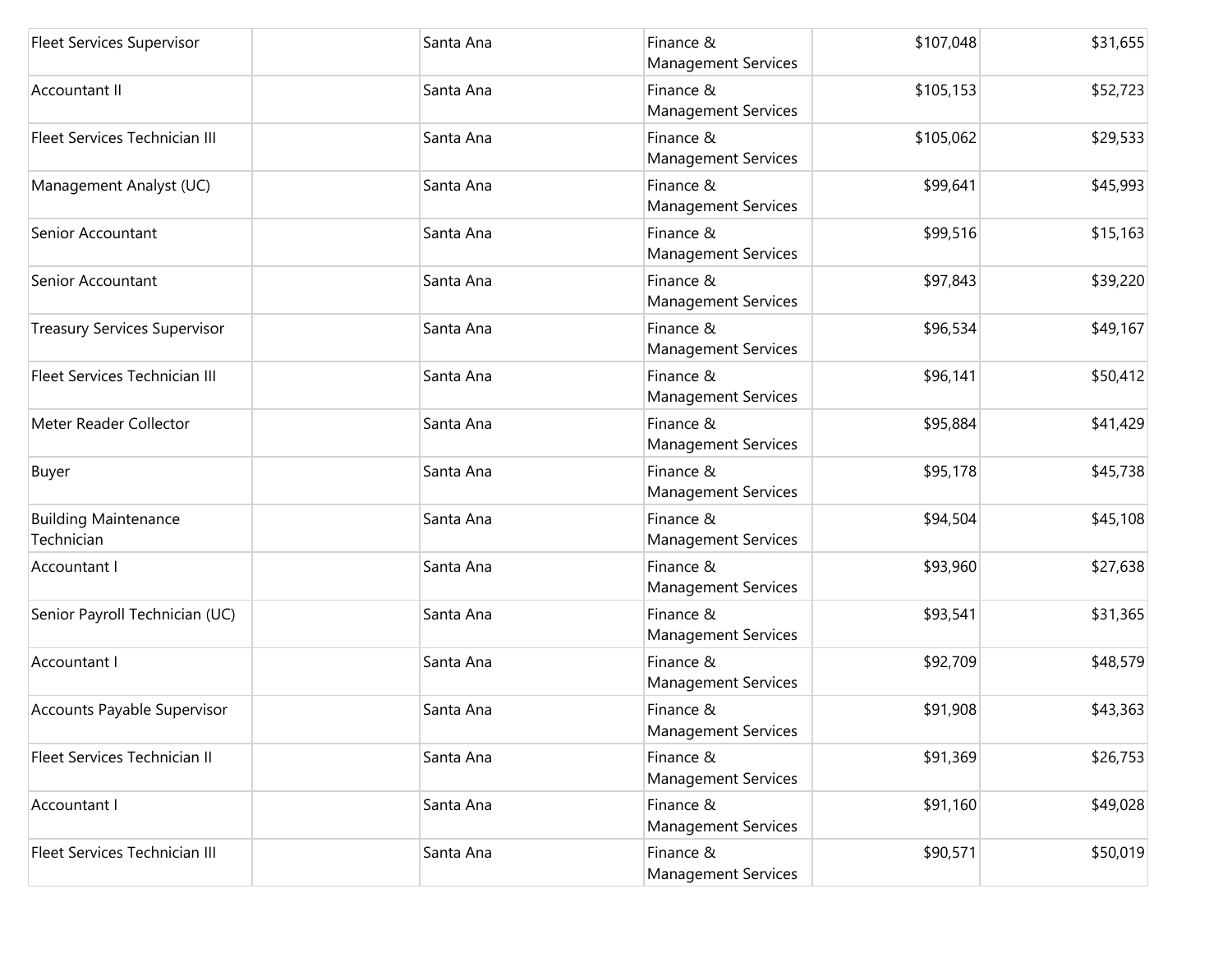| <b>Budget Analyst (UC)</b>                 | Santa Ana | Finance &<br><b>Management Services</b> | \$89,865 | \$40,031 |
|--------------------------------------------|-----------|-----------------------------------------|----------|----------|
| Fleet Services Technician II               | Santa Ana | Finance &<br><b>Management Services</b> | \$89,724 | \$47,153 |
| Accountant I                               | Santa Ana | Finance &<br><b>Management Services</b> | \$89,555 | \$47,925 |
| Fleet Services Technician II               | Santa Ana | Finance &<br><b>Management Services</b> | \$89,502 | \$42,600 |
| Payroll Technician (UC)                    | Santa Ana | Finance &<br><b>Management Services</b> | \$88,595 | \$45,794 |
| Finance Executive Secretary<br>(UC)        | Santa Ana | Finance &<br>Management Services        | \$87,729 | \$36,647 |
| Fleet Services Technician II               | Santa Ana | Finance &<br><b>Management Services</b> | \$87,486 | \$47,796 |
| Fleet Services Technician II               | Santa Ana | Finance &<br>Management Services        | \$87,358 | \$47,153 |
| Fleet Services Technician II               | Santa Ana | Finance &<br><b>Management Services</b> | \$87,261 | \$26,448 |
| Payroll Technician (UC)                    | Santa Ana | Finance &<br>Management Services        | \$86,674 | \$39,324 |
| <b>Treasury Services Specialist</b>        | Santa Ana | Finance &<br><b>Management Services</b> | \$85,774 | \$47,242 |
| Fleet Services Technician II               | Santa Ana | Finance &<br><b>Management Services</b> | \$85,424 | \$33,725 |
| Stores & City Yard Property<br>Specialist  | Santa Ana | Finance &<br>Management Services        | \$83,828 | \$35,866 |
| <b>Business Tax</b><br>Collector/Inspector | Santa Ana | Finance &<br><b>Management Services</b> | \$83,800 | \$32,793 |
| <b>Business Tax</b><br>Collector/Inspector | Santa Ana | Finance &<br><b>Management Services</b> | \$83,538 | \$32,793 |
| <b>Fleet Parts Specialist</b>              | Santa Ana | Finance &<br><b>Management Services</b> | \$81,671 | \$33,354 |
| Parking Meter Technician II                | Santa Ana | Finance &<br>Management Services        | \$81,141 | \$44,371 |
| Utilities Billing/Systems<br>Technician    | Santa Ana | Finance &<br><b>Management Services</b> | \$81,087 | \$23,172 |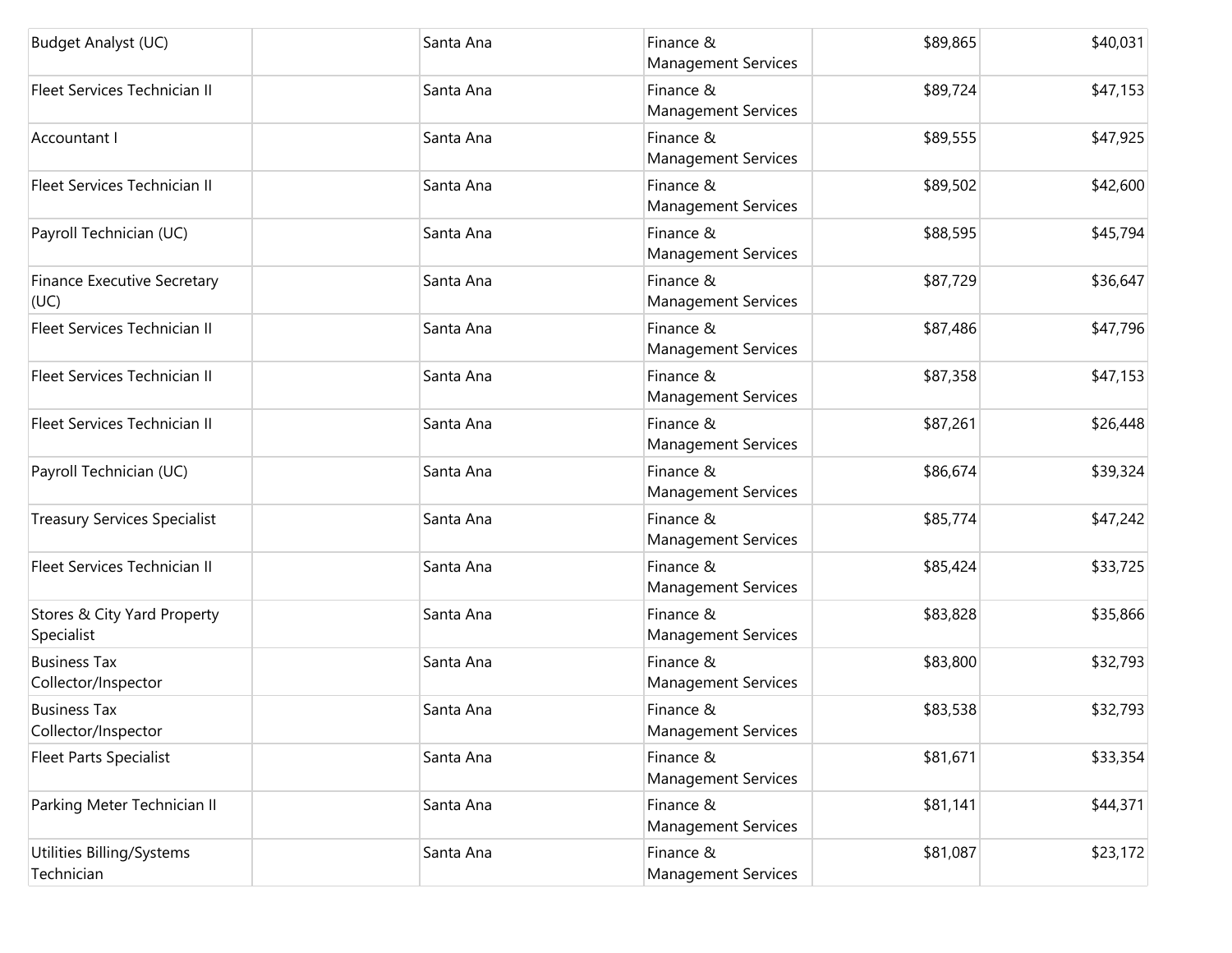| Central Services Supervisor                       | Santa Ana | Finance &<br><b>Management Services</b> | \$80,935 | \$32,246 |
|---------------------------------------------------|-----------|-----------------------------------------|----------|----------|
| <b>Customer Service</b><br>Representative         | Santa Ana | Finance &<br><b>Management Services</b> | \$80,777 | \$45,114 |
| Senior Accountant                                 | Santa Ana | Finance &<br><b>Management Services</b> | \$79,480 | \$26,097 |
| <b>Customer Service</b><br>Representative         | Santa Ana | Finance &<br><b>Management Services</b> | \$78,941 | \$23,621 |
| Parking Meter Technician II                       | Santa Ana | Finance &<br><b>Management Services</b> | \$78,724 | \$31,902 |
| <b>Building Maintenance</b><br>Technician         | Santa Ana | Finance &<br><b>Management Services</b> | \$77,624 | \$31,126 |
| <b>Building Maintenance</b><br>Technician         | Santa Ana | Finance &<br><b>Management Services</b> | \$77,606 | \$39,700 |
| <b>Building Maintenance</b><br>Supervisor         | Santa Ana | Finance &<br><b>Management Services</b> | \$77,162 | \$34,315 |
| <b>Building Maintenance</b><br>Technician         | Santa Ana | Finance &<br><b>Management Services</b> | \$75,692 | \$31,126 |
| Senior Accounting Assistant                       | Santa Ana | Finance &<br><b>Management Services</b> | \$74,193 | \$42,922 |
| Senior Accounting<br>Assistant/Systems Technician | Santa Ana | Finance &<br><b>Management Services</b> | \$73,756 | \$31,081 |
| Parking Meter Technician II                       | Santa Ana | Finance &<br><b>Management Services</b> | \$72,690 | \$37,941 |
| <b>Building Maintenance</b><br>Technician         | Santa Ana | Finance &<br><b>Management Services</b> | \$72,035 | \$35,558 |
| Buyer                                             | Santa Ana | Finance &<br><b>Management Services</b> | \$71,621 | \$24,370 |
| Meter Reader Collector                            | Santa Ana | Finance &<br><b>Management Services</b> | \$71,509 | \$32,992 |
| <b>Purchasing Specialist</b>                      | Santa Ana | Finance &<br><b>Management Services</b> | \$70,958 | \$42,486 |
| <b>Building Maintenance</b><br>Technician         | Santa Ana | Finance &<br><b>Management Services</b> | \$69,176 | \$35,794 |
| Management Aide (UC)                              | Santa Ana | Finance &<br><b>Management Services</b> | \$66,926 | \$23,013 |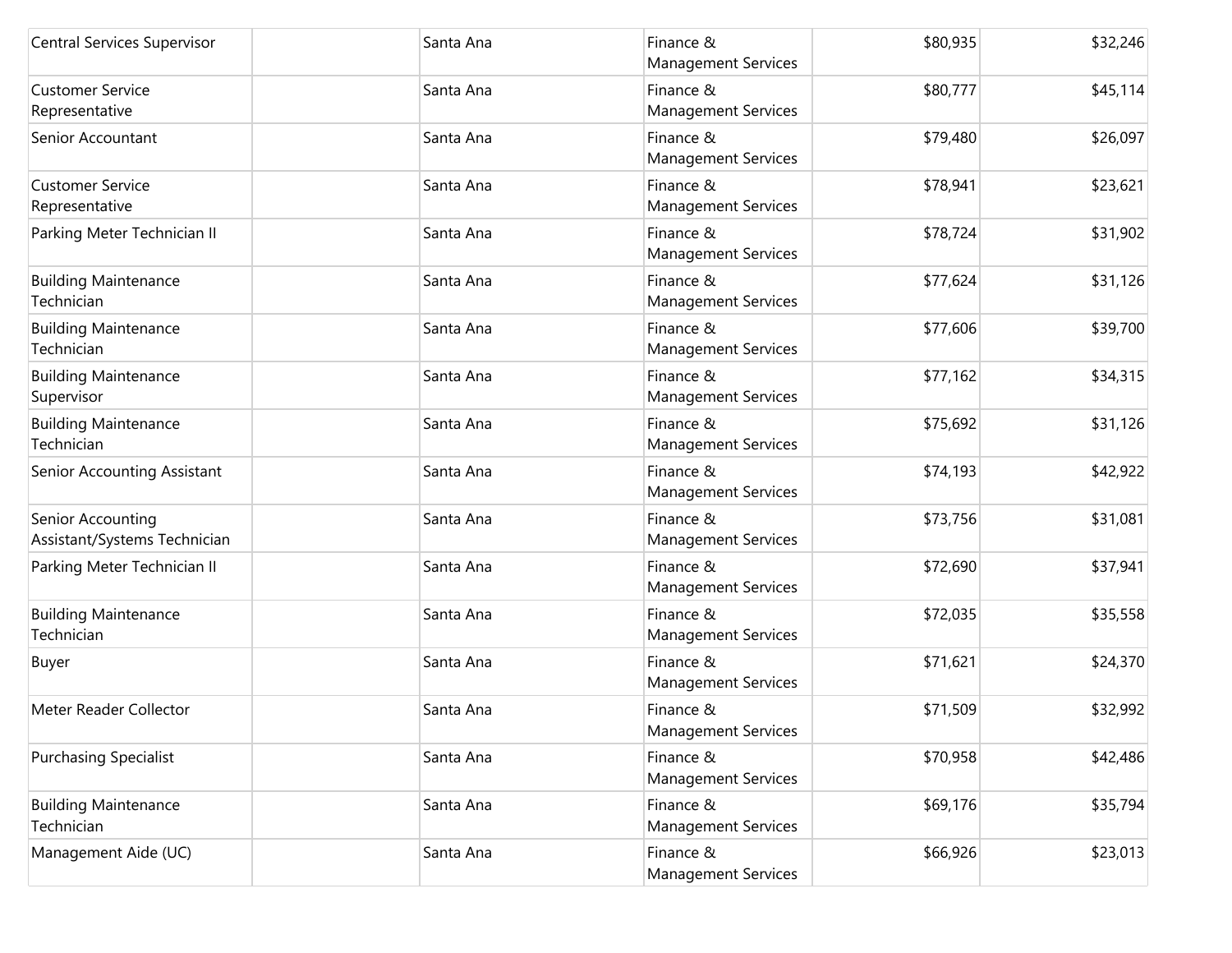| Senior Accounting<br>Assistant/Systems Technician | Santa Ana | Finance &<br><b>Management Services</b> | \$62,653 | \$39,961 |
|---------------------------------------------------|-----------|-----------------------------------------|----------|----------|
| Buyer                                             | Santa Ana | Finance &<br><b>Management Services</b> | \$61,774 | \$30,204 |
| <b>Customer Service</b><br>Representative         | Santa Ana | Finance &<br><b>Management Services</b> | \$61,752 | \$21,960 |
| Meter Reader Collector                            | Santa Ana | Finance &<br><b>Management Services</b> | \$61,690 | \$19,789 |
| <b>Accounting Assistant</b>                       | Santa Ana | Finance &<br><b>Management Services</b> | \$58,134 | \$21,208 |
| Reprographic Equipment<br>Operator                | Santa Ana | Finance &<br><b>Management Services</b> | \$57,238 | \$38,900 |
| <b>Stock Clerk</b>                                | Santa Ana | Finance &<br><b>Management Services</b> | \$55,186 | \$20,363 |
| Senior Office Specialist                          | Santa Ana | Finance &<br><b>Management Services</b> | \$54,935 | \$26,593 |
| <b>Accounting Assistant</b>                       | Santa Ana | Finance &<br><b>Management Services</b> | \$52,549 | \$19,968 |
| <b>Customer Service</b><br>Representative         | Santa Ana | Finance &<br><b>Management Services</b> | \$52,058 | \$16,226 |
| Parking Meter Technician I                        | Santa Ana | Finance &<br><b>Management Services</b> | \$49,124 | \$19,337 |
| <b>Purchasing Specialist</b>                      | Santa Ana | Finance &<br><b>Management Services</b> | \$48,890 | \$27,361 |
| <b>Building Maintenance</b><br>Technician         | Santa Ana | Finance &<br>Management Services        | \$46,088 | \$27,168 |
| Fleet Services Technician II                      | Santa Ana | Finance &<br><b>Management Services</b> | \$45,760 | \$21,735 |
| <b>Assistant Buyer</b>                            | Santa Ana | Finance &<br><b>Management Services</b> | \$37,971 | \$10,201 |
| Senior Accounting Assistant                       | Santa Ana | Finance &<br><b>Management Services</b> | \$35,267 | \$18,908 |
| Executive Dir Finance &<br>Management Svcs (EM)   | Santa Ana | Finance &<br>Management Services        | \$28,332 | \$7,607  |
| <b>Building Maintenance</b><br>Technician         | Santa Ana | Finance &<br><b>Management Services</b> | \$28,327 | \$18,386 |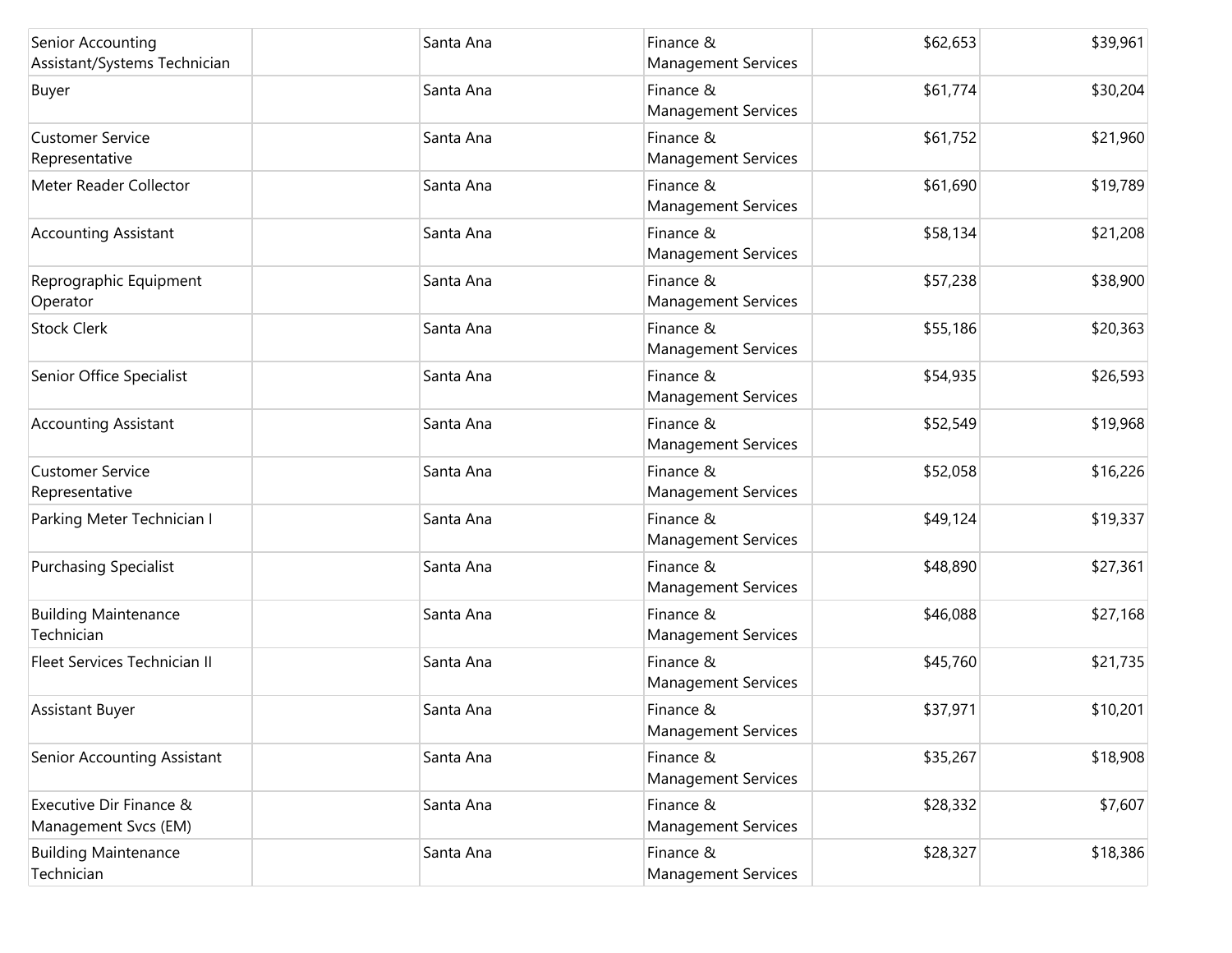| Custodian Supervisor                      | Santa Ana | Finance &<br><b>Management Services</b> | \$27,832 | \$1,044 |
|-------------------------------------------|-----------|-----------------------------------------|----------|---------|
| Stores Aide                               | Santa Ana | Finance &<br>Management Services        | \$25,764 | \$577   |
| Sr. Maintenance Aide II                   | Santa Ana | Finance &<br>Management Services        | \$24,805 | \$34    |
| <b>Customer Service Clerk</b>             | Santa Ana | Finance &<br><b>Management Services</b> | \$24,477 | \$918   |
| <b>Customer Service Clerk</b>             | Santa Ana | Finance &<br>Management Services        | \$24,361 | \$914   |
| <b>Customer Service Clerk</b>             | Santa Ana | Finance &<br>Management Services        | \$22,986 | \$862   |
| <b>Customer Service Clerk</b>             | Santa Ana | Finance &<br>Management Services        | \$21,989 | \$825   |
| Stores Aide                               | Santa Ana | Finance &<br><b>Management Services</b> | \$21,933 | \$823   |
| <b>Customer Service Clerk</b>             | Santa Ana | Finance &<br><b>Management Services</b> | \$21,448 | \$804   |
| <b>Account Clerk I</b>                    | Santa Ana | Finance &<br><b>Management Services</b> | \$21,181 | \$794   |
| Administrative Aide                       | Santa Ana | Finance &<br>Management Services        | \$20,753 | \$778   |
| Account Clerk I                           | Santa Ana | Finance &<br>Management Services        | \$20,732 | \$777   |
| Meter Reader Collector                    | Santa Ana | Finance &<br>Management Services        | \$20,612 | \$5,088 |
| Data Entry Clerk                          | Santa Ana | Finance &<br>Management Services        | \$20,563 | \$771   |
| <b>Customer Service Clerk</b>             | Santa Ana | Finance &<br><b>Management Services</b> | \$20,482 | \$768   |
| Management Intern                         | Santa Ana | Finance &<br><b>Management Services</b> | \$20,316 | \$762   |
| <b>Building Maintenance</b><br>Technician | Santa Ana | Finance &<br><b>Management Services</b> | \$20,115 | \$9,125 |
| <b>Customer Service Clerk</b>             | Santa Ana | Finance &<br><b>Management Services</b> | \$19,953 | \$748   |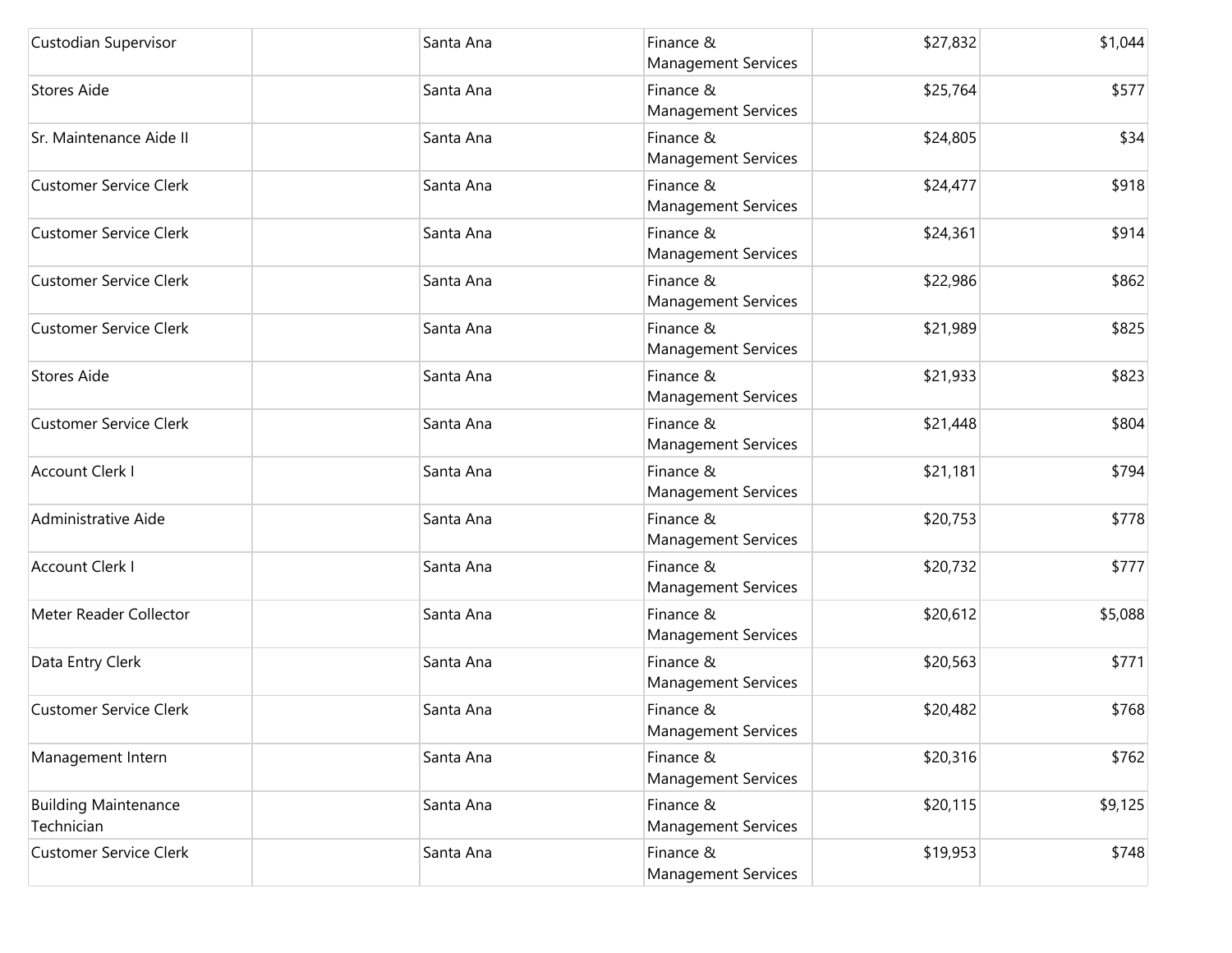| <b>Budget Intern</b>          | Santa Ana | Finance &<br><b>Management Services</b> | \$18,743 | \$703   |
|-------------------------------|-----------|-----------------------------------------|----------|---------|
| Payroll Manager (AM)          | Santa Ana | Finance &<br><b>Management Services</b> | \$18,705 | \$6,754 |
| Janitor                       | Santa Ana | Finance &<br>Management Services        | \$18,633 | \$699   |
| <b>Purchasing Clerk</b>       | Santa Ana | Finance &<br>Management Services        | \$18,497 | \$694   |
| <b>Customer Service Clerk</b> | Santa Ana | Finance &<br>Management Services        | \$18,369 | \$689   |
| <b>Customer Service Clerk</b> | Santa Ana | Finance &<br>Management Services        | \$17,582 | \$3,408 |
| <b>Customer Service Clerk</b> | Santa Ana | Finance &<br><b>Management Services</b> | \$17,178 | \$644   |
| <b>Customer Service Clerk</b> | Santa Ana | Finance &<br><b>Management Services</b> | \$16,923 | \$635   |
| <b>Budget Intern</b>          | Santa Ana | Finance &<br><b>Management Services</b> | \$15,841 | \$594   |
| <b>Clerical Aide</b>          | Santa Ana | Finance &<br>Management Services        | \$14,682 | \$549   |
| Administrative Aide           | Santa Ana | Finance &<br>Management Services        | \$14,370 | \$539   |
| <b>Clerical Aide</b>          | Santa Ana | Finance &<br><b>Management Services</b> | \$13,832 | \$519   |
| Sr. Maintenance Aide II       | Santa Ana | Finance &<br>Management Services        | \$13,438 | \$504   |
| <b>Information Desk Clerk</b> | Santa Ana | Finance &<br>Management Services        | \$12,011 | \$450   |
| <b>Budget Intern</b>          | Santa Ana | Finance &<br><b>Management Services</b> | \$11,213 | \$420   |
| Management Aide (UC)          | Santa Ana | Finance &<br><b>Management Services</b> | \$10,475 | \$4,068 |
| Management Intern             | Santa Ana | Finance &<br>Management Services        | \$9,256  | \$347   |
| Janitor                       | Santa Ana | Finance &<br><b>Management Services</b> | \$8,826  | \$331   |